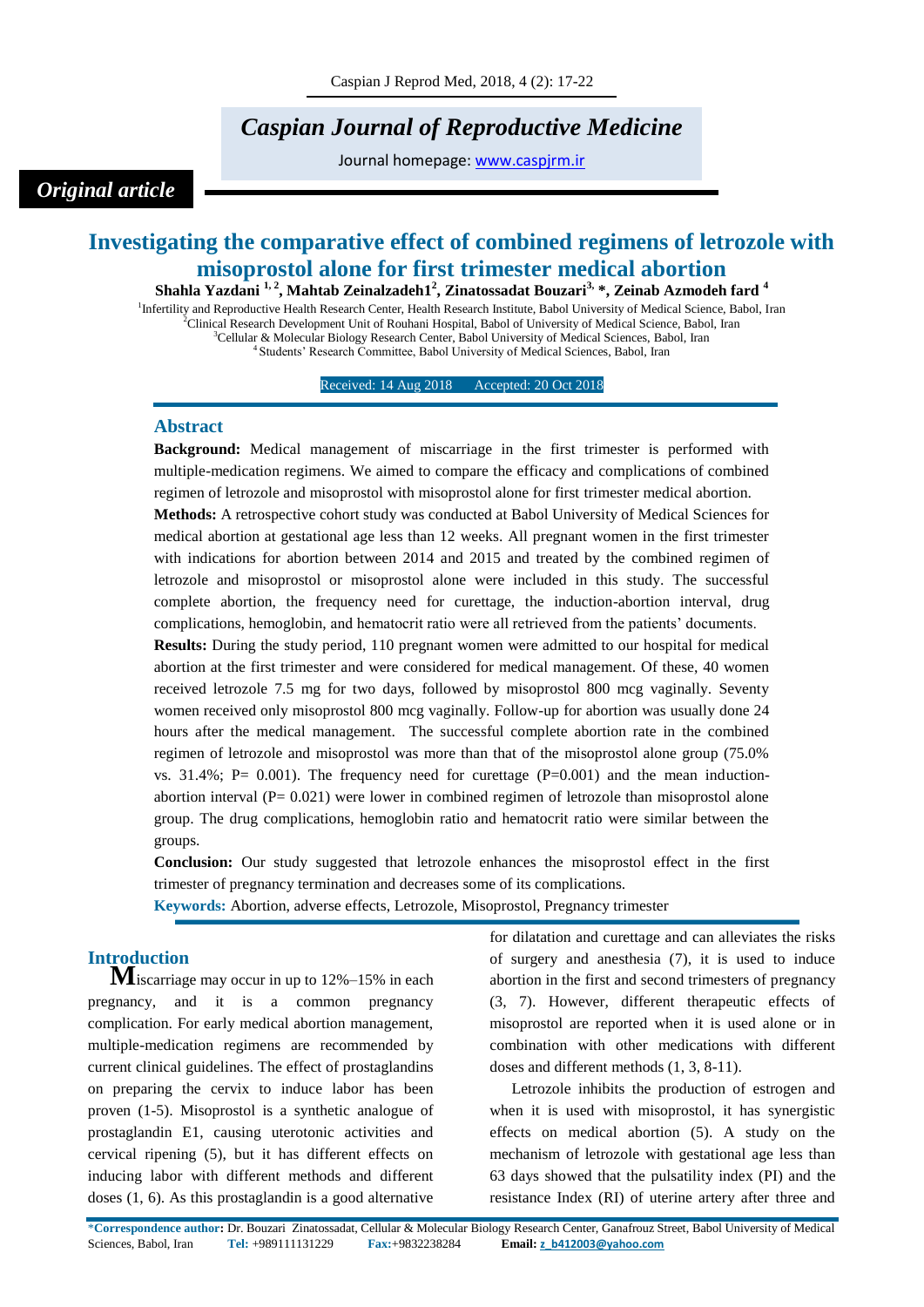seven days of intervention in a group who received letrozole were reduced significantly compared to those of the control group who did not receive letrozole and their uterine blood flow and the risk of vaginal bleeding increased as a result. In addition, a significant decrease was observed in serum estradiol levels compared to the control group (12). Studies in which letrozole was used in combination with other medications such as misoprostol for the first trimester abortion reported a greater proportion of women with complete abortion (12, 13).

Unlike the above studies, Rezai and et al (2014) reported no significant difference in the combined use of letrozole and misoprostol compared to misoprostol alone for abortions under nine weeks of pregnancy (14). Lee and et al (20110) examined the combined use of letrozole and misoprostol compared to misoprostol alone for medical abortions in the second trimester of pregnancy and reported no significant difference in the two groups (15), which is inconsistent with Young's studies (12, 16). Given the different results of the above studies for the combined use of Letrozole and misoprostol and for decreasing complications of abortion, this study aimed to compare the efficacy and complications of combined regimen of letrozole and misoprostol with misoprostol only for the first trimester medical abortion.

#### **Materials & Methods**

This retrospective cohort study was conducted at Babol University of Medical Sciences for medical abortion at gestational age less than 12 weeks. All pregnant women in first trimester with indications for abortion between 2014 and 2015 and treated by the combined regimen of letrozole and misoprostol or misoprostol only were included in this research. Forty women received letrozole (Letrofem, 2.5 mg/tab, Iran Hormone Co.Tehran,Iran) 7.5 mg orally once daily for two days outpatient, and were hospitalized on the third day and received misoprostol 800 mcg in posterior fornix of vagina. Seventy women were hospitalized and received misoprostol 800 mcg in posterior fornix of vagina. Follow-up for abortion was usually done 2- 7 days after the medical management by transvaginal sonography. If no residues were left or endometrial thickness was less than 15 mm, the treatment outcome was considered perfect abortion. Curettage was usually conducted in patients who failed to expel concepts, and



those with residues or endometrial thickness over 20 mm in ultrasound.

Medical management is chosen according to each gynecologist's personal preference, either by combined regimen of letrozole and misoprostol or misoprostol only. All gynecologists use the common practice. They include women with gestational age less than 12 weeks with indications for abortion for the following reasons: missed abortion, fetal malformations, or maternal diseases. In addition, the women with pain and heavy bleeding, the history of sensitivity to misoprostol, severe anemia, coagulation disorders, using anticoagulants, active liver disease, cardiovascular diseases, uncontrolled seizures, adrenal diseases, or using corticosteroid are considered for vacuum aspiration.

We included successful complete abortion, the frequency need for curettage, induction-abortion interval, and drug complications such as fever, severe bleeding, diarrhea, vomiting, hemoglobin, and hematocrit ratio, which were all retrieved from the patients' documents.

Patients' information such as age, height (cm), weight (kg), and gestational age based on reliable LMP or ultrasound at early stages of pregnancy and the number of pregnancies was also retrieved from patients' documents.

This study was approved by the Ethics Committee of Babol University of Medical Sciences (No: MUBABOL.REC.1392.3609). Since the data were retrieved from the patients' documents, we did not require patients' written informed consent. The data were analyzed in SPSS-18 using t-test and chi-square test. P-value<0.05 was considered significant.

#### **Results**

The mean age (SD) of the participants was  $26.58 \pm$ 6.15 years, and the mean gestational age (SD) was  $40.74 \pm 10.38$  days. There was no significant difference between the mean body mass index, age, gestational age, and the gravidity of pregnant women between the two groups (Table 1).

The successful complete abortion rate in the combined regimen of letrozole and misoprostol was significantly more than that of the misoprostol alone group (75.0% vs  $31.4\%$ ; P= 0.001). The frequency need for curettage (P=0.001) and the mean induction-abortion interval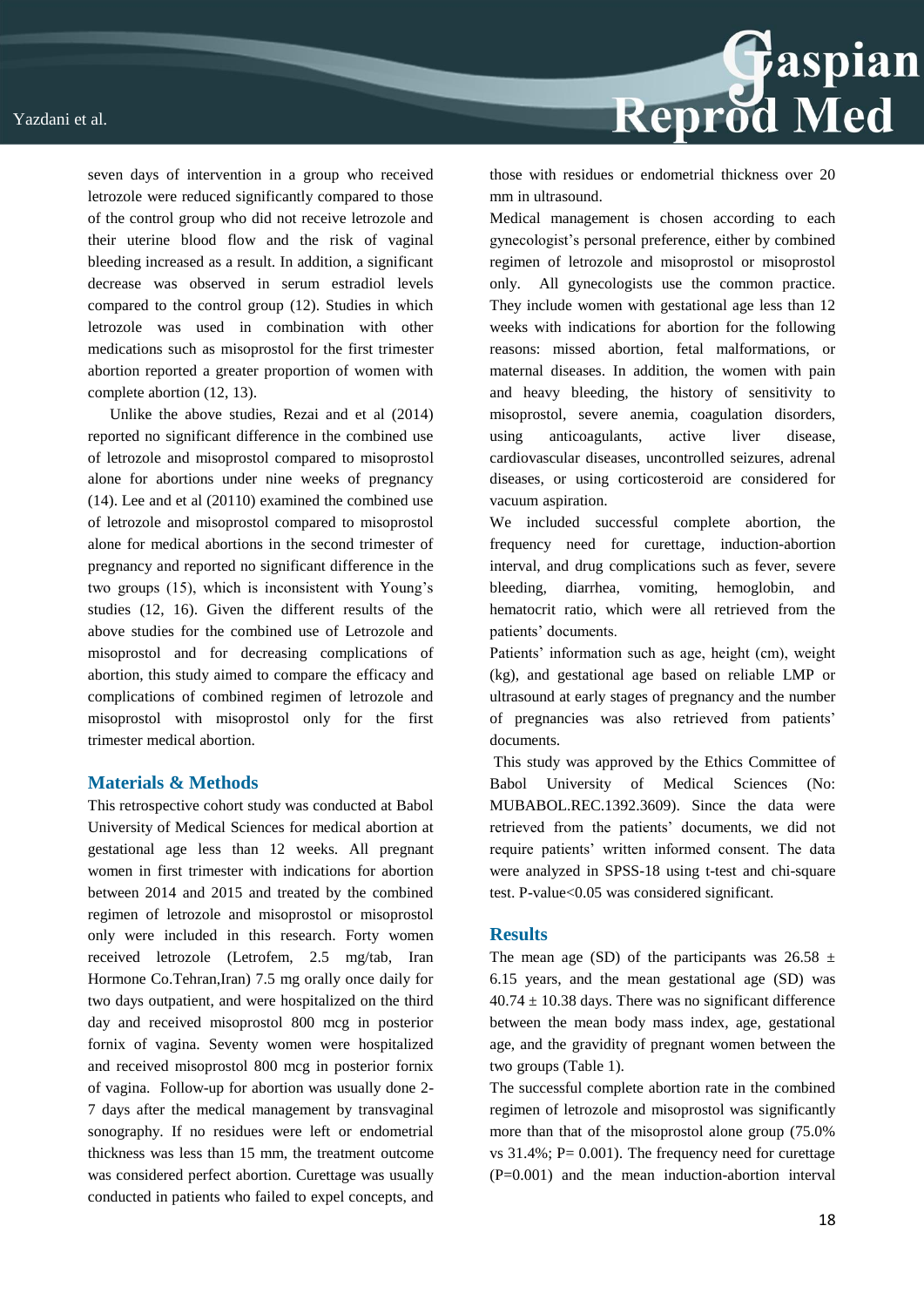(P= 0.021) were lower in combined regimen of letrozole than the misoprostol alone group (table 2).

The hemoglobin level was not significantly different before and after the complete abortion between the two groups (Table 3). Most patients in both groups had no medication side effects, but fever was the most common complication in both groups.

In this study, the effects of age, height, weight, gravida, and the abortion history were investigated in the regression model. The results indicate that the combined regimen of letrozole and misoprostol and misoprostol alone were not significantly different.

Reprod Med

**Table 1.** The clinical characteristics of both the cases and controls group

| <b>Variables</b>             | <b>Misoprostol</b><br>$n=70$<br>$n$ (%) | Letrozole +misoprostol<br>$n=40$<br>$n\left(\frac{0}{0}\right)$ | <b>P-value</b> |
|------------------------------|-----------------------------------------|-----------------------------------------------------------------|----------------|
| Successful complete abortion | 22 (31.4%)                              | 30 (75.0%)                                                      | 0.001          |
| Need for curettage           | 50 (71.42%)                             | 17 (42.5%)                                                      | 0.001          |
| Induction-abortion interval  | $129.11 \pm 69.16$                      | $77.28 \pm 79.10$                                               | 0.021          |
| Side effects Drugs           | 16 (22.85%)                             | $10(25.0\%)$                                                    | 0.967          |

**Table 2**. Compare some variables of pregnant women in the intervention group and the control group

| <b>Variables</b>             | <b>Misoprostol</b><br>$n=70$<br>$n\left(\frac{0}{0}\right)$ | Letrozole +misoprostol<br>$n=40$<br>$n$ (%) | <b>P-value</b> |
|------------------------------|-------------------------------------------------------------|---------------------------------------------|----------------|
| Successful complete abortion | 22 (31.4%)                                                  | 30 (75.0%)                                  | 0.001          |
| Need for curettage           | 50 (71.42%)                                                 | 17 (42.5%)                                  | 0.001          |
| Induction-abortion interval  | $129.11 \pm 69.16$                                          | $77.28 \pm 79.10$                           | 0.021          |
| Side effects Drugs           | 16 (22.85%)                                                 | $10(25.0\%)$                                | 0.967          |

**Table 3.** Compare hemoglobin level before/ after medical abortion in both two groups

| <b>Variables</b>       | <b>Before medical abortion</b><br>$Mean \pm SD$ | After medical abortion<br>$Mean \pm SD$ | <b>P-value</b> |
|------------------------|-------------------------------------------------|-----------------------------------------|----------------|
| Misoprostol group      | $10.87 \pm 0.90$                                | $10.64 \pm 0.95$                        | 0.334          |
| Letrozole +misoprostol | $10.53 \pm 0.76$                                | $10.45 \pm 1.06$                        | 0.425          |

#### **Discussion**

The present study aimed to investigate and compare the effect of misoprostol with/without letrozole in the termination of the first-trimester pregnancy and demonstrated that complete abortion was significantly higher in combined regimen of letrozole and misoprostol group than the misoprostol only group. Similar results were found in a study by Lee et al. (2011) on 40 pregnant women with gestational age less than 63 days. They reported the rate of complete abortion 86.9% in the combined regimen of letrozole

and misoprostol group, which was slightly higher than our results. In our study, the successful complete abortion rate was 57.5% in the intervention group and 32.2% in the control group [13]. The dose of letrozole was 7.5 mg in our study, which was slightly lower than that in Lee's study. Our participants were younger and had lower gestational age than their patients. Differences in the methods used might explain the difference in complete abortion rates in the two studies. In another study (2012), with an increase in letrozole from three to seven days followed by 800 mcg misoprostol, the complete abortion rate reached 95%,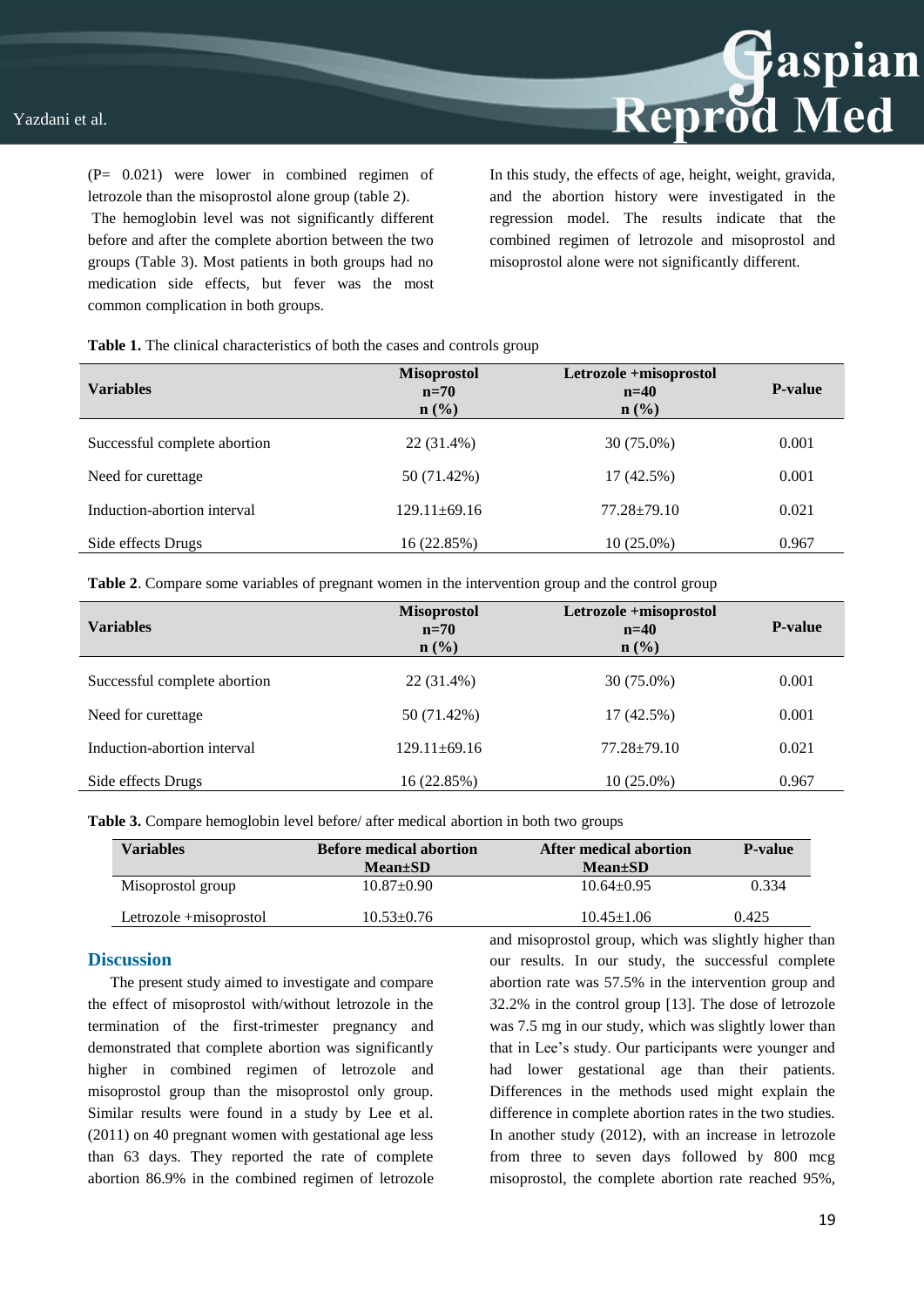#### Yazdani et al.

Reprod Med

which is comparable to the standard protocol of mifepristone and misoprostol for the termination of pregnancy in early pregnancy (12).

Chai et al. (2013) used letrozole, mifepristone, and misoprostol and reported the complete abortion rate of 98% (17). It can be concluded that these abortion medications have synergistic effects and their combined administration can improve the therapeutic outcome of abortion.

Rezai et al. examined pregnancies less than nine weeks and reported that the rate of complete abortion in both the intervention and control groups after receiving letrozole and misoprostol was lower than that in the present study, with no significant difference between the two groups. The difference may be due to different gestational age in the two groups (14). Similar to the study conducted by Rezai, we observed less need for abortion in the group receiving combined regimen of letrozole and misoprostol than in the misoprostol only group.

The mean induction-abortion interval was about two hours less in treatment with the combined regimen of letrozole and misoprostol group than that in treatment with misoprostol alone, which is less than what Yeung et al. in Hong Kong had reported. Yeung and Chai et al. reported the median of this interval 7.5 hours (12) and 5.1 hours (17), respectively, which is shorted than our study results.

The reduction in the induction-abortion interval in the combined treatment group can be attributed to the role of letrozole in facilitating the function of misoprostol (10) and inhibiting the synthesis of estradiol (5, 17). This was cited in all previous studies, which highlighted reduced induction time.

In general, in terms of medication side effects including fever, nausea and diarrhea, no significant difference was seen in the misoprostol group and combined regimen of letrozole and misoprostol group. A large percentage of cases in both groups had no complications. In our study, the incidence of fever in the two groups with/without letrozole was estimated 11.43% and 12.5%, respectively. Similarly, Rezai et al. reported fever in the two groups with/without letrozole 8.4% and 5.6%, respectively, which was not statistically significant (14). Even though Lee (2011) reported no fever in the misoprostol group, it was 3.6% in the combined group [13]. In Yazdani et al. and our study, the rate of nausea was higher in the combined

group than in the group without letrozole (2). Lee et al, nonetheless, reported significantly lower rates of nausea in the combined group than in the misoprostol only group (14.3% vs. 16.7%) (13). In the same vein, Rezai reported a lower rate of nausea in the combined group than in the misoprostol only group (14).

In this study, the need for curettage in the misoprostol group was significantly higher in those treated with combined regimen of letrozole and misoprostol, which is inconsistent with the findings of Rezai's study in which no significant difference was found between the two groups (14).

Estrogen and progesterone are hormones for maintaining pregnancy (18). Previous studies showed the success of anti-progesterone medications such as mifepristone in combination with prostaglandins for the termination of early pregnancy (19-21). Due to the fact that it was not available (15), letrozole was used instead, which can inhibit estradiol synthesis and lead to the cessation of progesterone activities by reducing serum estradiol (16), in combination with misoprostol for abortion (12, 14, 16). The differences between the results in these studies and the present study could be due to the difference in dose and duration of administering letrozole with misoprostol and the gestational age. However, further studies are needed to determine the mechanism of letrozole in facilitating medical abortion, especially when it is used with misoprostol (16).

The present study has several limitations. It is a retrospective study, and this may cause data fault. The short time of monitoring cases and illegal factors were the limitations in our study. Moreover, we failed to identify the risk factors for abortion and monitor the possible long-term complications in both groups.

#### **Conclusion**

The results of the current study demonstrated that 7.5mg of daily letrozole for two consecutive days, followed by vaginal misoprostol 800 mcg proved more effective in terminating pregnancy in the first trimester than vaginal 800 mcg misoprostol alone.

#### **Acknowledgements**

We truly appreciate Babol University of Medical Sciences and the Clinical Research Development Unit of Rouhani Hospital for their cooperation and all the sincere support.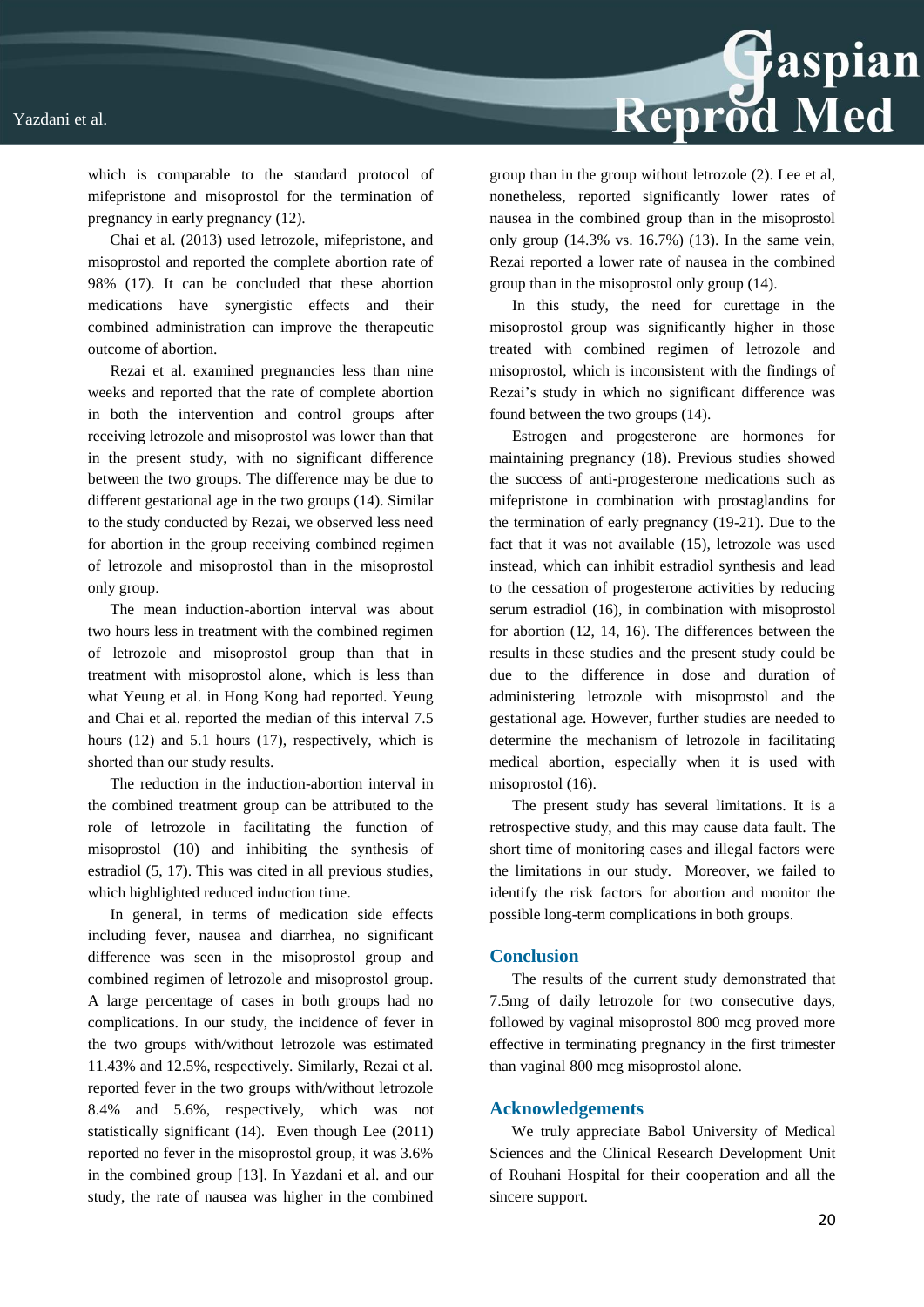### **Conflicts of Interest**

The authors have no conflicts of interest.

### **References**

- 1. Yazdani SH, Bouzari Z, Farahi S, Monadi TA. Oral misoprostol with oxytocin versus oxytocin alone for labor induction in pre-labor rupture of membranes (PROM) at term pregnancy. J Babol Univ Medical Sci. 2012;14(3):7-12.
- 2. Yazdani S, Javadian M, Bouzari Z, Ghanbari S. Intracervical Foley Catheter Balloon Versus Prostaglandin E2 in Preinduction Cervical Ripening. Journal of Mazandaran University of Medical Sciences. 2010;20(79):56-61.
- 3. Bebbington MW, Kent N, Lim K, Gagnon A, Delisle MF, Tessier F, et al. A randomized controlled trial comparing two protocols for the use of misoprostol in midtrimester pregnancy termination. American journal of obstetrics and gynecology. 2002;187(4):853-857.
- 4. Creinin MD, Moyer R, Guido R. Misoprostol for medical evacuation of early pregnancy failure. Obstetrics & Gynecology. 1997;89(5):768-772.
- 5. Goldberg AB, Greenberg MB, Darney PD. Misoprostol and pregnancy. New England Journal of Medicine. 2001;344(1):38-47.
- 6. Yazdani S, Zeinalzadeh M, Bouzari Z, Golsorkhtabar-Amiri M. Effects of vaginal versus oral misoprostol to terminate second-trimester pregnancy. Clinical and experimental obstetrics & gynecology. 2012;39(4):529-531.
- 7. Beucher G, Baume S, Bekkari Y, Legrand-Horras M, Herlicoviez M, Dreyfus M. Medical treatment of early spontaneous miscarriages: a prospective study of outpatient management using misoprostol. Journal de gynecologie, obstetrique et biologie de la reproduction. 2004;33(5):401-406.
- 8. Blanchard K, Winikoff B, Ellertson C. Misoprostol used alone for the termination of early pregnancy: a review of the evidence. Contraception. 1999;59(4):209-217.
- 9. Ramin KD, Ogburn PL, Danilenko DR, Ramsey PS. High-dose oral misoprostol for mid-trimester pregnancy interruption. Gynecologic and obstetric investigation. 2003;54(3):176-179.
- 10. Lee VC-Y, Gao J, Lee K-F, Ng EH-Y, Yeung WS-B, Ho P-C. The effect of letrozole with misoprostol for medical termination of pregnancy on the

expression of steroid receptors in the placenta. Human Reproduction. 2013:det345.

Reprod Med

- 11. Shaw KA, Topp NJ, Shaw JG, Blumenthal PD. Mifepristone–misoprostol dosing interval and effect on induction abortion times: a systematic review. Obstetrics & Gynecology. 2013;121(6):1335-1347.
- 12. Yeung TWY, Lee VCY, Ng EHY, Ho PC. A pilot study on the use of a 7-day course of letrozole followed by misoprostol for the termination of early pregnancy up to 63 days. Contraception. 2012;86(6):763-769.
- 13. Lee VCY, Ng EHY, Yeung WSB, Ho PC. Misoprostol with or without letrozole pretreatment for termination of pregnancy: a randomized controlled trial. Obstetrics & Gynecology. 2011;117(2, Part 1):317-323.
- 14.Rezai Z, Bazardehi H, Sareh S, Ghasemi Nezhad A, Sadeghi AS, Ghorbani Yekta B. Letrozole and misoprostol versus misoprostol alone for termination of pregnancy: a randomized clinical trial. Tehran University Medical Journal TUMS Publications. 2014;71(11):700-706.
- 15. Lee VCY, Tang OS, Ng EHY, Yeung WSB, Ho PC. A prospective double-blinded, randomized, placebo-controlled trial on the use of letrozole pretreatment with misoprostol for second-trimester medical abortion. Contraception. 2011;84(6):628- 633.
- 16. Lee V, Yeung T, Tang O, Ng E, Yeung W, Ho P. Effect of letrozole on uterine artery Doppler flow indices prior to first-trimester termination of pregnancy: a randomized controlled trial. Ultrasound in Obstetrics & Gynecology. 2012;40(4):392-397.
- 17.Chai J, Ho P-C. A pilot study on the combined use of letrozole, mifepristone and misoprostol in termination of first trimester pregnancy up to 9 weeks' gestation. European Journal of Obstetrics & Gynecology and Reproductive Biology. 2013;171(2):291-294.

18. Albrecht ED, Aberdeen GW, Pepe GJ. The role of estrogen in the maintenance of primate pregnancy. American journal of obstetrics and gynecology. 2000;182(2):432-438.

19.Bygdeman M, Swahn M-L. Progesterone receptor blockage: effect on uterine contractility and early pregnancy. Contraception. 1985;32(1):45-51.